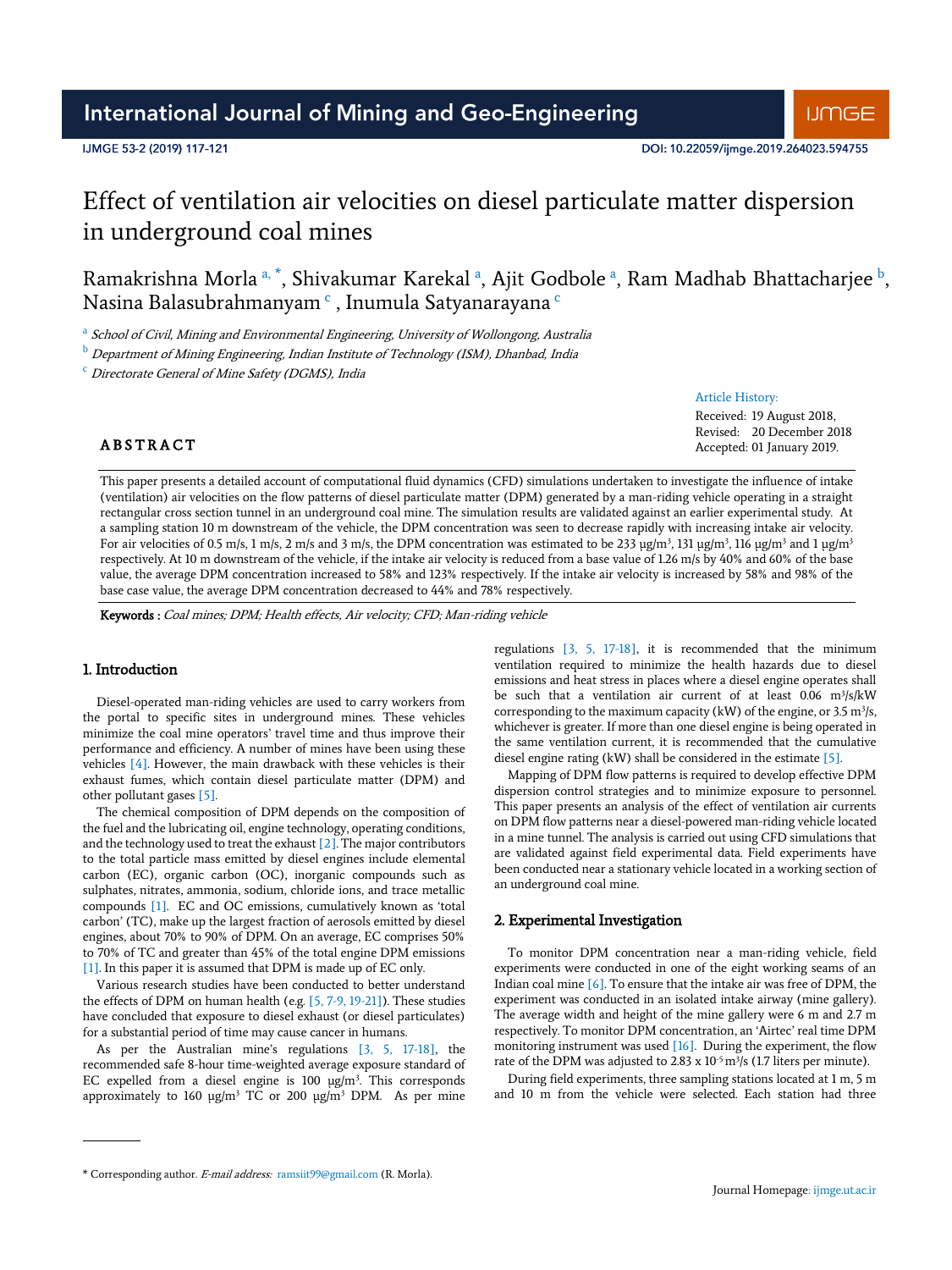

sampling points at a height of 1. 2 m from the floor. Fig. 1 shows the locations and arrangements of sampling stations and sampling points (a, b and c) on the downstream side of the man-riding vehicle. During the experiments, the average velocity of the air flow was maintained at 1.26 m/s. To ensure that the intake air was devoid of DPM, the experiment was conducted in one of the main intakes which passes from surface to the mine working section. The velocity of the DPM-carrying smoke was measured with a digital anemometer and was found to be 29 m/s. The temperature of the exhaust smoke was measured with thermocouple digital thermometer, and was found to be 323 K.



Fig. 1. Locations of sampling stations and sampling points with respect to DPM source.

# 3. CFD modelling

The computational domain in the CFD simulations corresponds to the 60 m long, rectangular cross section gallery in which the experiments were conducted. The shape of the man-riding vehicle was designed using AutoCad and imported into the computational domain. The length, width and height of the man-riding were 6.25 m, 2 m, 1.95 m respectively [6]. The location of the smoke pipe is behind the left front wheel and on the opposite side of the vehicle operator. The engine was equipped with a diesel particulate filter and the exhaust flow is a mixture of DPM and air. Fig. 2 shows the details of the constructed CFD model. Fig. 3 shows the details of meshed man-riding vehicle (a) and man-riding vehicle with gallery (b). To achieve accurate results, finer mesh was used with half-million computational cells. The minimum size of the cells was 7.3x10-3 m, minimum edge length of cells was 0.025 m and size function was proximity and curvature. Program controlled inflation with seven layers were used for the mesh. For this investigation, DPM is treated as a gas and chemical reactions were not considered. The flow in the domain was considered as Boussinesq approximation and turbulent.



vehicle with detail showing<br>location of exhaust port

Fig. 2. CFD model of man-riding vehicle and experimental gallery.

# 4. 'Base case' DPM dispersion model validation

DPM-related CFD modeling studies have been conducted in metal/non-metal mines using 30 kW stir skid loaders [10-14] and in coal mines with man-riding vehicles [6, 15]. The 'base case' CFD simulations were conducted with 1.26 m/s intake air velocity, identical to that used in the coal mine where the experiments were conducted. Fig. 4 show the base case CFD modelling results of DPM concentration at 1m, 5 m and 10 m downstream to the vehicle [6]. Table 1 compares the results of the base case simulations and field experiments at 1 m, 5 m and 10 m downstream of the vehicle and at the sample points 'a', 'b' and 'c'. The simulation results are in fair agreement with the experimental measurements at the three sampling stations. The slight discrepancies can be due to the roughness of the gallery wall surface, which was not considered in the CFD model. Despite simplifying assumptions in the simulations, the difference between simulation results and experimental measurements varies from -14.2% to + 14%.



Fig. 3. (a) Surface mesh for the vehicle, and (b) mesh for the airway.



downstream of the vehicle

Fig. 4. DPM concentration at 1 m, 5 m and 10 m downstream of the vehicle.

Table 1. Comparison of simulated DPM results with experimental results.

| <b>Table I.</b> Comparison of simulated DPM results with experimental results. |                                                                   |               |          |  |
|--------------------------------------------------------------------------------|-------------------------------------------------------------------|---------------|----------|--|
| <b>Sampling</b><br>point                                                       | Experimental value Simulation value Difference %<br>$(\mu g/m^3)$ | $(\mu g/m^3)$ |          |  |
|                                                                                | At sample station 1 m                                             |               |          |  |
| a                                                                              | 185.8                                                             | 176           | $-5.2$   |  |
| ь                                                                              | 50                                                                | 46            | $-8.0$   |  |
| c                                                                              | 0                                                                 | $\mathbf{0}$  | $\Omega$ |  |
|                                                                                | At sample station 5 m                                             |               |          |  |
| a                                                                              | 149.0                                                             | 130           | $-12.7$  |  |
| b                                                                              | 117                                                               | 110           | $-5.9$   |  |
| c                                                                              | 16                                                                | 16            | 0        |  |
|                                                                                | At sample station 10 m                                            |               |          |  |
| a                                                                              | 127.4                                                             | 130           | 2.0      |  |
| ь                                                                              | 116.6                                                             | 100           | $-14.2$  |  |
| c                                                                              | 50.0                                                              | 57            | 14.0     |  |

Note: difference % is the difference between simulation results and test results and is calculated as (simulation value– Experimental value)/ experimental value) × 100%.

# 5. Results and discussion

To understand the effect of intake air velocity of DPM dispersion, simulation studies have been conducted with air velocity 0.5 m/s, 1.26 m/s (base case), 2 m/s and 3 m/s. Fig. 5 shows the DPM concentration contours in the mine gallery when the intake air velocity is 0.5 m/s. The results show that high DPM concentration of over 200 µg/m<sup>3</sup> is observed in almost the entire roadway. High DPM concentration also occurred on the passenger side of the vehicle. Downstream of the vehicle, high DPM concentration spreads across almost the entire cross-section of the roadway.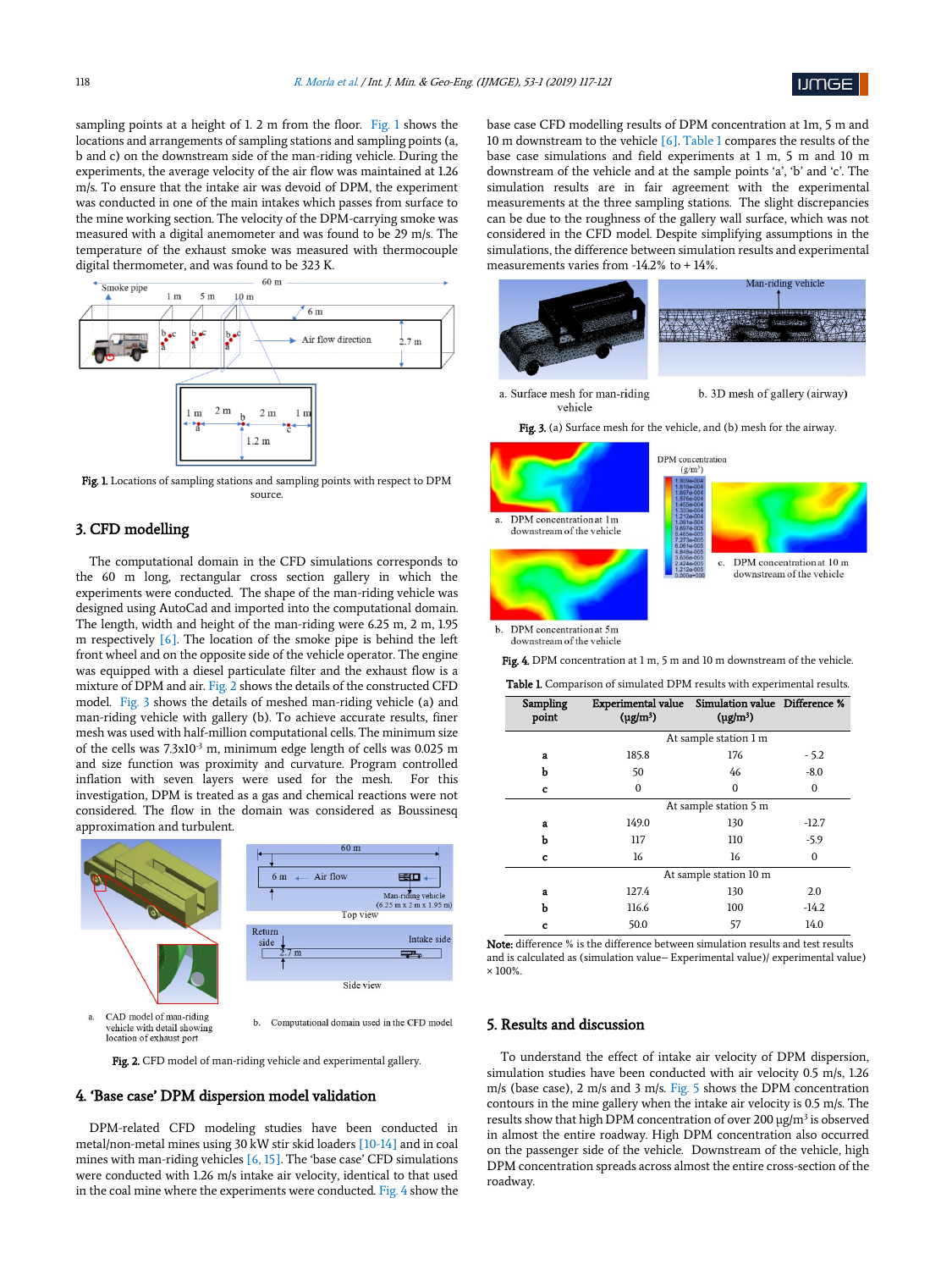

b. DPM concentration in the vertical plane of symmetry of the gallery, Isometric view

#### Fig. 5. DPM distribution with 0.5 m/s air velocity.

Fig. 6 shows the DPM concentration contours for an intake air velocity of 2 m/s. High DPM concentration, near the smoke pipe, means that most of the particles dissipate towards the gallery ceiling due to high air velocity. At the middle of the roadway, negligible DPM concentration was observed up to 5 m downstream from the side of the vehicle. From 5 m to 10 m, high concentration is found near the roof. At locations further downstream, the DPM spreads throughout the entire roadway.



b. DPM concentration at middle of the gallery, Isometric view



Fig. 7 shows the DPM concentration field corresponding to an intake air velocity is 3 m/s. The DPM flow is high at gallery roof. Negligible DPM concentration was observed at the middle of the roadway up to 20 m downstream of the vehicle. Beyond 20 m downstream of the vehicle, DPM concentration of 60  $\mu$ g/m<sup>3</sup> is observed near the ceiling and concentration reduced to zero towards the floor.



b. DPM concentration at middle of the gallery, Isometric view

Fig. 7. DPM distribution with 3 m/s air velocity, top and center section view of mine gallery.

Fig. 8 shows the DPM concentration with respect to different air velocities (0.5 m/s, 0.75 m/s, 1 m/s, 1.26 m/s, 2 m/s 2.5 m/s and 3 m/s) at various locations of sampling point 'a' (Fig. 1) downstream of the vehicle. If the intake air velocity is 0.5 m/s, the DPM concentration ranges from 250  $\mu$ g/m<sup>3</sup> to 289  $\mu$ g/m<sup>3</sup> over 15 m downstream of the vehicle. Further downstream, up to 40 m from the vehicle, the concentration spread is narrower, from about 220  $\mu$ g/m $^3$  to 258  $\mu$ g/m $^3$ .

It is seen that beyond 15 m downstream of the vehicle, the DPM concentrations is uniform across the passage due to turbulent mixing, for all the different air velocities tested. The DPM concentration gradually reduces with increasing air velocity. For an air velocity of 0.5 m/s, the average DPM concentration downstream of the vehicle is about  $249 \mu g/m<sup>3</sup>$ . For an air velocity of 3 m/s, the average DPM concentration





Fig. 9 shows the DPM concentrations with respect to different air velocities (0.5 m/s, 0.75 m/s, 1 m/s, 1.26 m/s, 2 m/s, 2.5 m/s and 3 m/s) at various locations of sampling point 'b' (Fig. 1). If the air velocity is 0.5 m/s, from source to 40 m, high DPM concentration DPM evenly distributed between 220  $\mu$ g/m<sup>3</sup> to 234  $\mu$ g/m<sup>3</sup>. If the air velocity is 3 m/s, negligible DPM concentration is observed in the middle of the airway up to about 15 m from the vehicle. Further downstream, the DPM concentration gradually increases to about  $43 \text{ µg/m}^3$  at  $40 \text{ m}$ . At the middle of the road way, from 1 m to 40 m the average DPM concentration is 226  $\mu$ g/m<sup>3</sup>, 120  $\mu$ g/m<sup>3</sup>, 66  $\mu$ g/m<sup>3</sup> and 19  $\mu$ g/m<sup>3</sup> for air velocities of with 0.5 m/s, 1 m/s, 2 m/s and 3 m/s respectively.



Fig. 9. DPM concentration with different air velocities at different sampling stations at sampling point 'b' with respect to DPM source.

Fig. 10 shows the DPM concentrations as a function of downstream distance with respect to different air velocities (0.5 m/s, 0.75 m/s, 1 m/s, 1.26 m/s, 2 m/s, 2.5 m/s and 3 m/s) at various locations of sampling point 'c' (Fig. 1). If the air velocity is 3 m/s, until 30 m no DPM concentration is observed at sample point 'c'. Further downstream, the DPM concentration gradually increases to 17  $\mu$ g/m<sup>3</sup> at 40 m. From 1 m to 40 m the average DPM concentration is about 213  $\mu$ g/m<sup>3</sup>, 109  $\mu$ g/m<sup>3</sup>, 28  $\mu$ g/m<sup>3</sup> and 3  $\mu$ g/m<sup>3</sup> for air velocities of 0.5 m/s, 1 m/s, 2 m/s and 3 m/s respectively.



Fig. 10. DPM concentration with different air velocities at different sampling stations at sampling point 'c' with respect to DPM source.

Changes in the DPM concentration percentage with increasing intake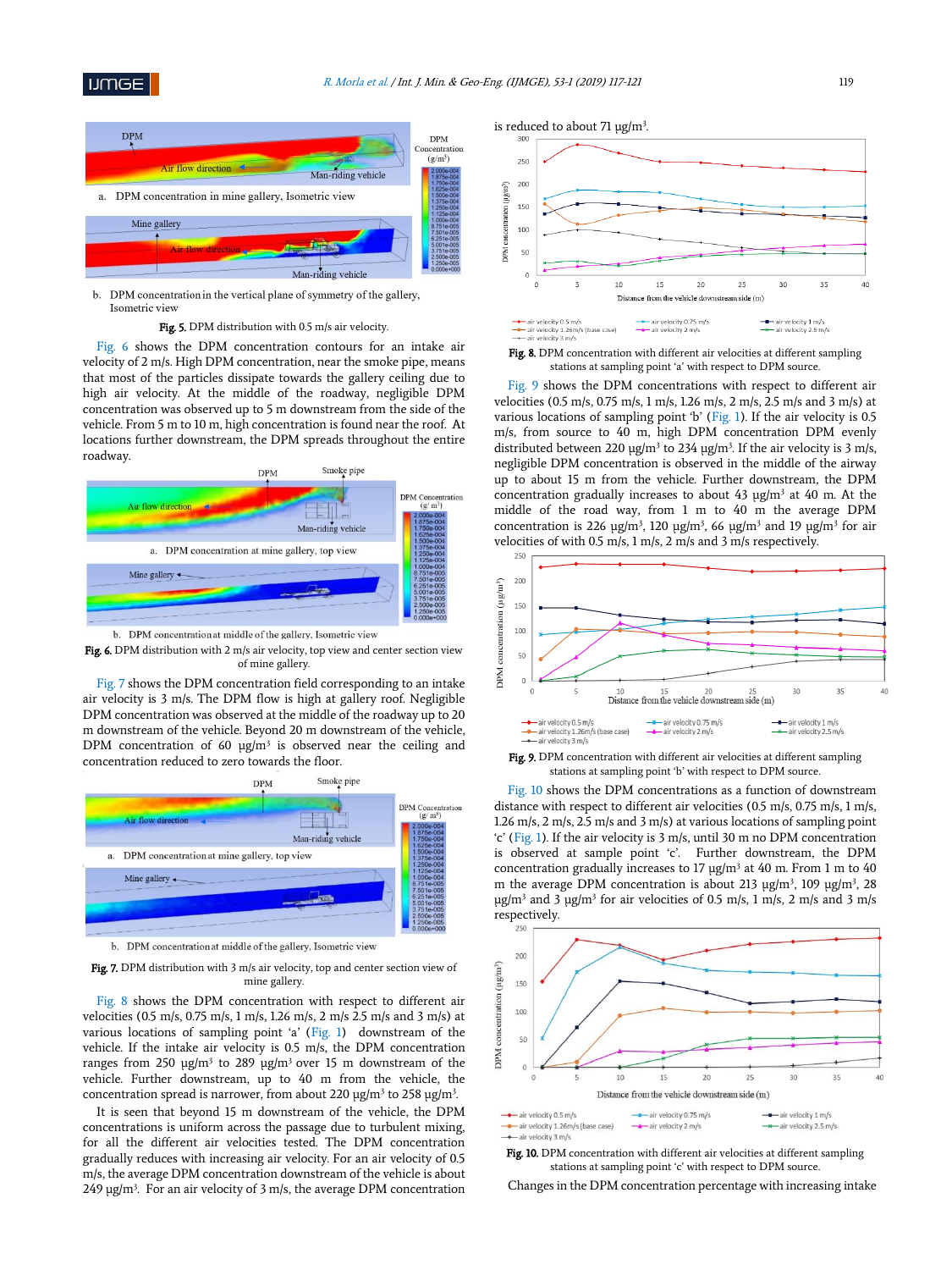air velocities were calculated for different air velocities of 0.5 m/s, 0.75 m/s, 1 m/s, 1.26 m/s, 2 m/s, 2.5 m/s and 3 m/s at sampling point 'a', 'b' and 'c' at the sampling stations. Fig. 11 shows the details of DPM concentration changes at 10 m (a) and 40 m (b) downstream of the vehicle as functions of the intake air velocity.



Fig. 11. Changes in percentage of intake air velocity causes changes in DPM concentration percentages at 10 m and 40 m downstream to the vehicle.

At 10 m and 40 m downstream to the vehicle, the average DMP concentration variations of sample points 'a', 'b' and 'c' were calculated with different air velocities such as 0.5 m/s, 0.75 m/s, 1 m/s, 1.26 m/s, 2 m/s, 2.5 m/s and 3 m/s. Table 2 shows the details of average DPM concentration changes at 10 m and 40 m downstream of the vehicle with different intake air velocity.

Table 2. DPM concentration variations with air velocities at 10 m and 40 m downstream side.

| Air velocity<br>(m/s) | Air velocity<br>Increased (+) /<br>decreased (-)%<br>from the base case | <b>DPM</b> concentration<br>Increased $(+)$ /<br>decreased (-)% at<br>10 m downstream side | DPM concentration<br>Increased $(+)$ /<br>decreased (-)% at<br>40 m downstream side |
|-----------------------|-------------------------------------------------------------------------|--------------------------------------------------------------------------------------------|-------------------------------------------------------------------------------------|
| 0.5                   | $-60%$                                                                  | $+12%$                                                                                     | $+125%$                                                                             |
| 0.7                   | $-40%$                                                                  | $+57%$                                                                                     | $+48%$                                                                              |
|                       | $-20%$                                                                  | $+38%$                                                                                     | $+17%$                                                                              |
| 1.26 (Base<br>case)   | $\Omega$                                                                | $\Omega$                                                                                   | $\Omega$                                                                            |
| $\overline{2}$        | $+58%$                                                                  | $-44%$                                                                                     | $-42%$                                                                              |
| 2.5                   | $+98%$                                                                  | $-78%$                                                                                     | $-50%$                                                                              |
| 3                     | $+138%$                                                                 | $-75%$                                                                                     | $-64%$                                                                              |

# 6. Summary

CFD investigations were carried out to map contours of flow patterns of DPM generated by a man-riding vehicle operating in an underground coal mine and influenced by ventilation air flow. At 10 m downstream of the vehicle and at the middle of the roadway for air velocities of 0.5 m/s, 1 m/s, 2 m/s and 3 m/s, the DPM concentration is found to be 233  $\mu$ g/m<sup>3</sup>, 131  $\mu$ g/m<sup>3</sup>, 116  $\mu$ g/m<sup>3</sup> and 1  $\mu$ g/m<sup>3</sup> respectively. At 40 m downstream of the vehicle, if the velocity is reduced by 40% and 60% of the base case value (1.26 m/s), the average DPM concentration increased to 48% and 125% respectively. On the other hand, if the intake air velocity is increased by 58% and 98% of the base case value, the average DPM concentration decreased to 42% and 50% respectively. In

summary, to minimise the health hazards due to the DPM, higher air velocities near diesel-operated vehicle working regions needs to be maintained. If the air velocity is low, miners will exposure to the high concentration DPM near downstream side of the vehicle.

#### Acknowledgments

The authors sincerely thank M/s Coal India Limited, DGMS, Govt. of India and IIT (ISM) Dhanbad for providing the necessary resources and extending cooperation during the field experiments.

## **REFERENCES**

- [1] Aleksandar B, Samuel J, Emanuele G C, James D N and Steven E M (2012). Controlling exposure to Diesel emissions in underground mines, Society for Mining Metallurgy and Exploration (SME).
- [2] Bartlett C J S, Betts W E, Booth M, Giavazzi F, Guttmann H, Heinze P, Mayers R F, and Roberts D (1992). The chemical compassion of diesel particulate emissions, 92/51, Concawe.
- [3] CMHS (Coal Mine Health and Safety Regulations) (2006). New South Wales.
- [4] AIOH (Australian Institute of Occupational Hygienists) (2013). Diesel particulate matter and occupational health issues.
- [5] MDG 29 (Mine Design Guideline 29) (2008). Guideline for the management of diesel engine pollutants in underground environments. Produced by Mine Safety Operations Division, New South Wales Department of Primary Industries. Retrieved January 5, 2018 from: http://www.resourcesandenergy.nsw.gov.au/\_\_data/assets/pdf\_file/

0011/419465/MDG-29.pdf [6] Morla R, Karekal S, Godbole A, Bhattachargee R, Nasina B and

- Inumal S (2018). Fundamental understanding of diesel-operated man-riding vehicle DPM dispersion- A case study. Journal of sustainable mining, https://doi.org/10.1016/j.jsm.2018.04.004.
- [7] Roger O McClellan (2016). Diesel emissions and lung cancer. An evolution of recent epidemiological evidence for quantitative risk assessment. Critique of Health Effects Institute special report 19.
- [8] Silverman D, Samanic C, Lubin J, Blair E, Stewart P, Vermeulen R, Coble J, Rothman N, Schleiff, P, Travis W, Ziegler R, Wacholder S and Attfield M (2011). The Diesel exhaust in Miners Study, A Cohort Mortality Study with Emphasis on Lung Cancer, Oxford University press.
- [9] USEPA (U.S Environmental Protection Agency) (2002). Automobile emissions an overview. Office of the mobile service.
- [10] Zheng Y (2011). Diesel particulate matter dispersion analysis in underground metal/ non-metal mines using CFD, Missouri University of science and technology, Ph.D. thesis.
- [11] Zheng Y and Tien J C (2008). DPM dispersion study using CFD for underground metal/non-metal mines. 12th North American Ventilation Symposium.
- [12] Zhen Y, Lan Hai, Mgesh T and Tien J (2011). DPM dispersion experiment at MST's experimental mine and comparison with CFD simulation. Journal of Coal science and Engineering, September.
- [13] Zheng Y, Magesh T, Lan and Tien (2015). Simulation of DPM distribution in a long single entry with buoyancy effect. International Journal of mining science and technology. Vol.25, Issue 1, January 15.
- [14] Zheng Y, Thiruvengadam Magesh, Lan Hai and Ten C Jerry (2015). Effect of auxiliary ventilations on diesel particulate matter